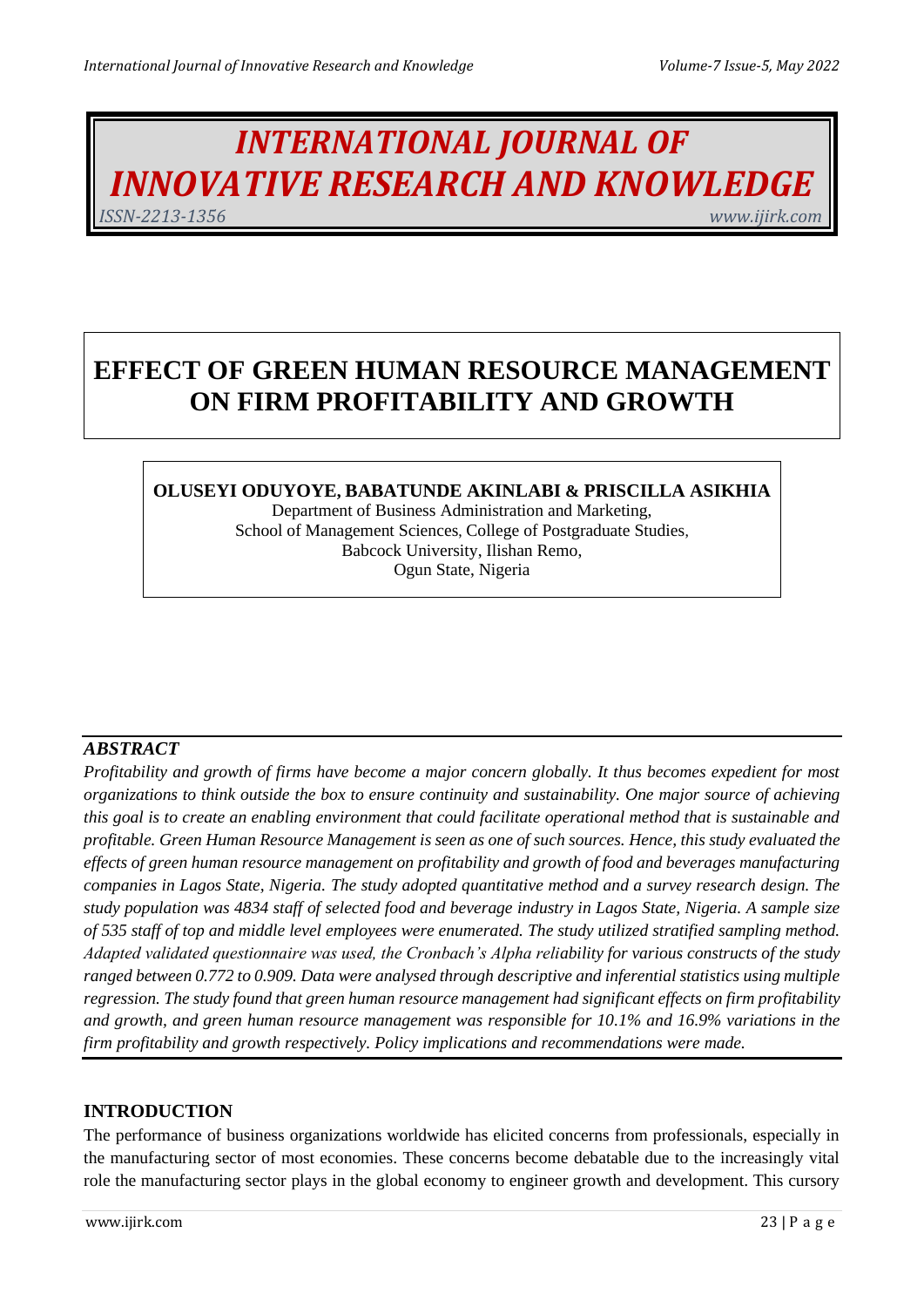observation is evident in areas of firm profitability, firm growth, innovation, market share, and competitive advantage. In addition, the manufacturing sector has generally witnessed low productivity, mass turnover, industrial action, recapitalization, and acquisition. The aforementioned are not nation restricted, rather geographically spread and the ripple-effects contiguous.

Globally, the COVID-19 pandemic has underscored manufacturing's role in providing products that are critical to health, safety, national security, and the continuity of multiple industries. It has also revealed the extent to which global supply chains are exposed to shocks and disruptions. All of this has occurred at a moment when new technologies, process innovations, and demand growth are reshaping the sector worldwide. The manufacturing sector in European countries is in a state of transition, growth in emerging economies; shrinking but becoming more productive in advanced economies. (Chewaing, George, Manyika, Wernaerkans, & Woetzel, 2021).

In Africa, organizational performance has always been a critical issue in the action of companies. In Kenya, the Association of Manufacturers has moved up 21 positions in the ease of doing business index to achieve position 92 out of 190 countries worldwide (KAM, 2017). Starting a business with high performance and organizational effectiveness was one of the indicators in which they showed improvement as a country and this means that they are sending a message to both local and global investors that they are ready to move their economy to the next level. There is, therefore, a high performance among manufacturing companies in Kenya, nevertheless, issues about the cost of doing business, market expansion, and reduction of regulatory burdens that affect the business are also some of the challenges being faced by manufacturers in Kenya (KAM, 2017). In South Africa, Friedrich and Newman (2018) assert that manufacturing firms are generally more productive than firms in the agricultural or services sectors and important as a source of job creation, in their research they found that the manufacturing sector in South Africa accounts for around 13% of gross domestic product (GDP). Growth in the sector has been slow relative to the rest of the economy and the sector was also hit especially hard by the recent global financial crisis. This decline is reflected in the employment and investment numbers, with the sector representing a decreasing proportion of the total numbers employed and the proportion of total fixed capital formation (Friedrich & Newman, 2018). This conclusion is supported by Rodrik (2008), who attributes South Africa's slow growth and slow employment growth to weakness in manufacturing exports, thus this has also affected the performance of various manufacturing companies in South Africa.

According to the Manufacturers Association of Nigeria (2021), Nigeria's Gross Domestic Product (GDP) grew by 0.51 percent in Q1 2021, according to the National Bureau of Statistics (NBS), with the Bureau pointing out that one of the sectors that contributed to the positive growth was the manufacturing sector. The positive growth, early in the year, was an indication that the economy was beginning to recover from the shocks of the COVID-19 pandemic, and later, its emerging variants. However, the prevailing economic circumstances and the struggling state of the manufacturing sector remained worrisome throughout the year. Some of the obvious indications that the manufacturing sector struggled during the year even though the economy was gradually gathering some momentum after the emasculating effect of the COVID-19 lockdowns and constrained economic activities included but were not limited to the negative impact of the depreciation in the value of the local currency, the Naira; acute shortage of Foreign Exchange (forex); deteriorating infrastructure particularly electricity; unavailability of raw materials; and pervasive insecurity. Most, if not all these challenges hurting the sector, were visible in the second and third quarters of the year. For instance, the Manufacturers Association of Nigeria (MAN) in its 'Manufacturers CEOs Confidence Index (MCCI)' for Q2 2021, lamented that difficulty in sourcing forex for the importation of raw materials and machines that are not locally available was a critical challenge to manufacturing in Nigeria. Many factors have been identified by MAN to be the root cause of the problem: They include: high production costs caused by energy, high interest, and exchange rates, the influx of inferior and substandard products from other nations, multiplicity of taxes and levies, poor sales partly as a result of low purchasing power of the consumers, bogged down with delay in clearing consignments due to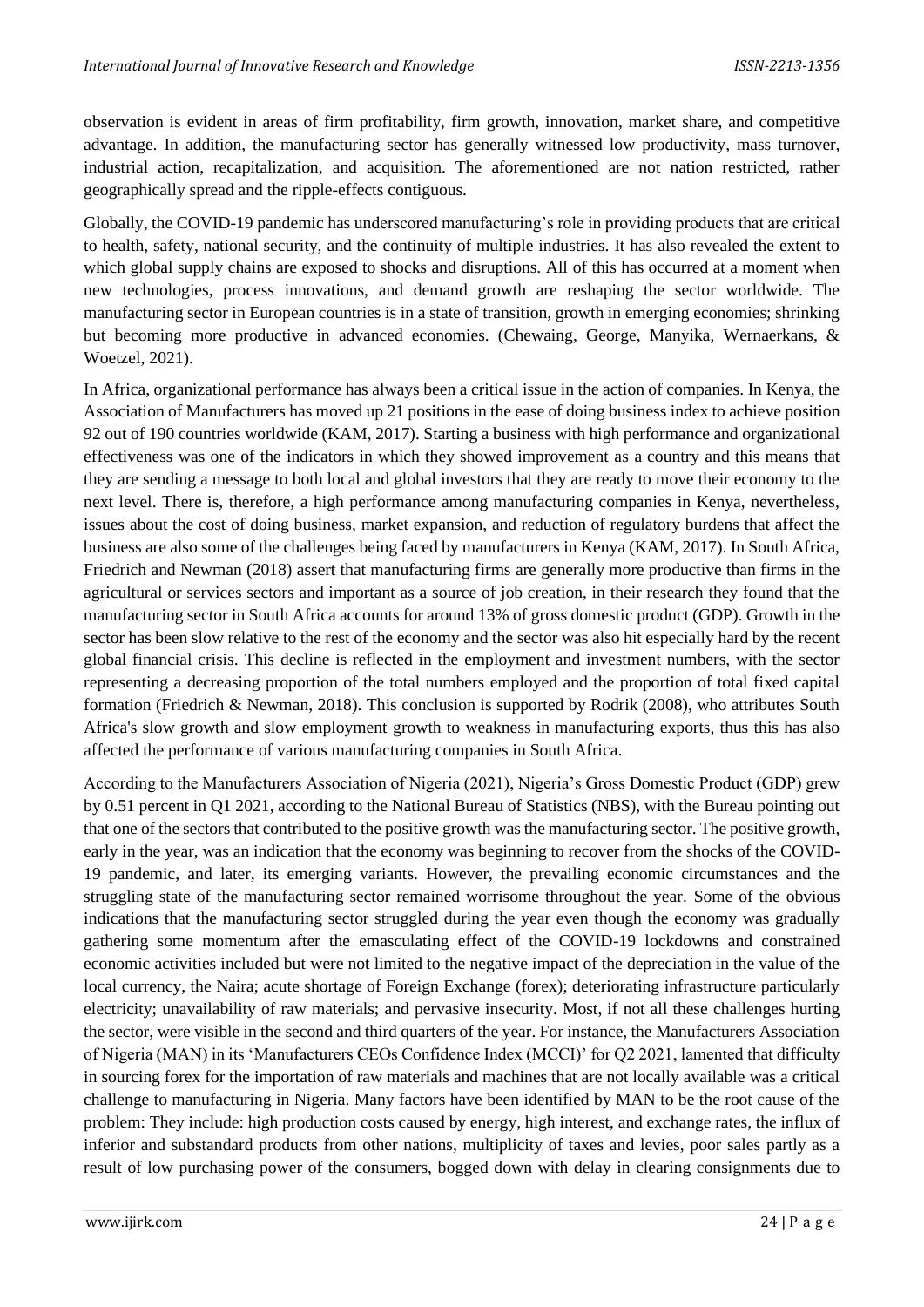existence of multiple inspection agencies at the port. All these problems align with the inadequacy of going green in the area of need which if present and properly applied could have suppressed the emergence.

Augusto (2020) viewed that in Lagos State, the food & beverage manufacturing industry has experienced phenomenal growth due to factors like growing population, technological advancements, streamlined manufacturing processes, and more efficient supply chains. It is expected that these factors should sustain growth in the short to medium term, although, at a level that is slightly subdued due to the adverse impact of the COVID-19 pandemic. The recent trends in the food & beverage industry include; the increasing importance of corporate environmental sustainability, innovative packaging, and changes to regulations around nutritional facts. Lagos State with its large consumer market has the potential to be the fastest-growing economy in Africa, with a projected annual GDP growth rate of 4.2% in the period 2016-2050 according to the IMF.

Several studies have been carried out on green human resource management and organizational performance of manufacturing firms in different areas, organizations, countries, and contexts (Asikhia, 2019; Bisseker, 2014; Kathuku, 2017; Rungani & Potgieter, 2018; Wagner, 2015). Nevertheless, the linkage between green human resources dimensions and firm profitability and growth of manufacturing firms in Lagos State, Nigeria has not been properly established (Adepoju, Akinwale, & Olomu, 2020; Olateju, 2020). This, therefore, leaves a gap that needs to be attended to in the case of green human resource management and organizational performance in Lagos State, Nigeria. There are various factors internal to manufacturing firms that influence the adoption of green human resource management for improved organizational performance. Firm profitability and growth are measures of the performance of a firm and it constitutes an essential aspect of its financial reporting. They reveal the firm's ability and capacity to generate earnings at a rate of sales, level of assets, and stock of capital in a specific period (Margaretha & Supartika, 2016). Consequently, firms' profitability and growth, as well as modalities for improving them have generated serious debates in the literature and have remained topical in the field of manufacturing industries. Profitable and growing firms create value, hire people, tend to be more innovative, more socially responsible, and are beneficial to the entire economy through the payment of taxes. The high rate of performance of firms indeed contributes effectively to income generation and the overall development of an economy (Lazar, 2016; Olutunla &Obamuyi, 2008). Lack of green human resource management has not only degraded the economy but has also led to ruined and reduced profitability and growth of manufacturing organizations, it is, therefore, important to evaluate the effect of green human resource management on the profitability and growth of manufacturing firms in Nigeria.

## **LITERATURE REVIEW AND HYPOTHESIS DEVELOPMENT**

Green human resource management is a strategy that complies with the company's environmental policy and preservation initiatives (Ren, 2018). It consists of a set of rules and processes designed to encourage company employees to conserve the abundance of knowledge capital in the most ecologically friendly and cost-effective way possible (Tang et al., 2018; Masri & Jaaron, 2017). The application of HR policies to promote sustainable use of company resources and support ecology; and its primary objective is to develop ecological sensitivity in employees and to make them aware of how their behavior may affect the environment (Bombiak & Marciniuk-Kluska, 2018). Opatha (2019) stated some characteristics of GHRM which include the following GHRM is a domain of HRM, It is the result of the integration of environmental management into HRM, It includes greening of HRM functions, It is a system of transforming normal employees into an organization into green employees, It is for the benefit of the individual, society, natural environment, and the business, It has policies, procedures, and practices which influence greening of employees, It focuses on protection and enhancement of the natural environment through managing people at work, It applies policies to support ecology, It applies policies to promote sustainable use of organizational resources, Its concern is with planet-related matters such as green roles of employee, green HR functions, green attitude and behavior, and green performance of job.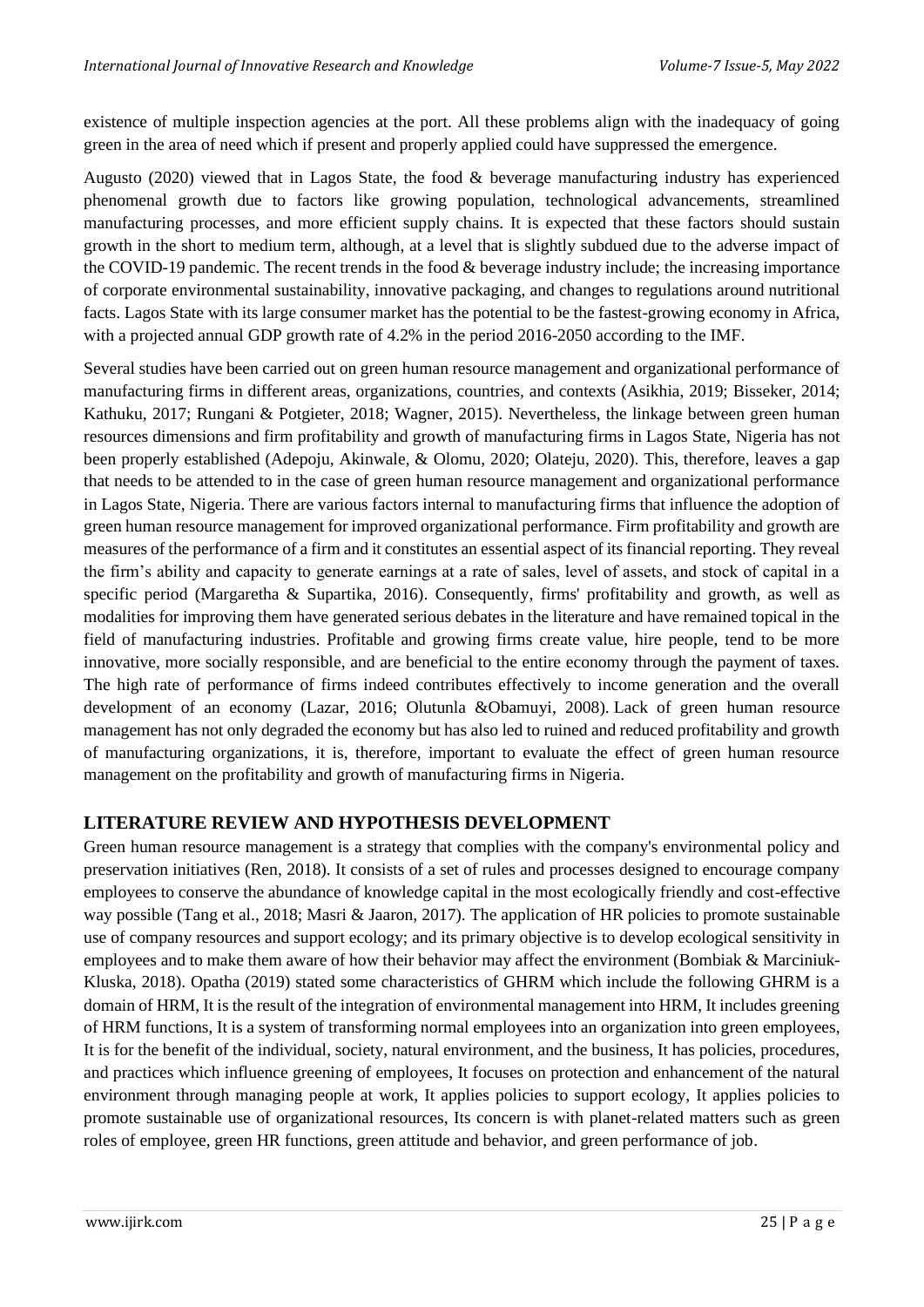Profitability has been given considerable importance in finance and accounting literature.it is another important measure of performance that must be considered as it is unlikely that firm growth can be sustained without profits being available for reinvestment in the firm. Similarly, Guda (2013) defines profitability as a financial benefit that is realized when the amount of revenue gained from a business activity exceeds the expenses, costs, and taxes needed to sustain the activity. The researcher went further to define profitability as the profit-making ability of an enterprise Profitability is a measure of evaluating the overall efficiency of the business. Similarly, Shafiwu and Mohammed (2013) defined profitability as the increase in profit that is brought about by a differentiated product or brought about as a result of product differentiations. Makau and Kosimbei (2014) view profitability as the organization's ability to generate income and its inability to generate income is a loss. They further assert that if the income generated is greater than the input cost, that is simply profitability but if the incomes are less than the input cost, it reflects poor performance. Inefficient financial management combined with the uncertainty of the business environment may damage organizations' profitability and, as a result, the difficulties of manufacturing firms will become greater. Conversely, efficient financial management will help manufacturing firms to strengthen their profitability and, as a result, these difficulties can partly be overcome.

Other authors (Babalola & Anifowose, 2018; Ziad, Ahmad, and Abdelrazaq, 2017) viewed the profitability outcome of business operations from a well-designed and implemented strategic template. They described profitability as composed of two words namely, profit and ability. The scholars stressed that profitability is the ability of a business entity to earn profits. The ability also depicts the earning power, capacity, or operating performance of the business entity. Gadoiu (2017) relates profitability to the efficiency of a company expressed as a ratio between the resulted benefits and the efforts to achieve them. Ziad, Ahmad, and Abdelrazaq (2017) also defined profitability as the indicator that detects the competitive status of the organization in its sector as well as the quality of its management. Ziad *et al.*, (2017) expressed profitability in the form of retained earnings which is one of the main sources of generating capital for the business.

There are three different approaches to measuring a firm's profitability; Traditional approach, economic approach, and market-based approach. There are two ways of measuring profitability in the traditional approach the absolute profitability measure or the relative profitability measure (Nduku, 2015). The absolute terms are measured on the level of profit calculated as total income less total expenses. The relative approach focuses on the traditional ratios to measure profitability. These are the gross margin, net profit margin, return on assets, (ROA) and return on equity, (ROE). The ROA measures the pre-tax returns to the entire business (Doehring, 2012). It compares the income recurring to a business to its assets base. ROE is a measure of pre-tax returns to the equity base. It compares the income occurring in a business to the total equity base of a firm. The gross margin and the net margin ratios measure the efficiency of a firm in terms of how much of the sales are turned into profits (Ziad *et al.,* 2017).

The economic approach in addition to the traditional expenses takes into consideration the opportunity cost incurred by the business. It aims to measure the net worth of your money, management, and labor abilities. Thus, the opportunity cost refers to investment returns foregone by not having resources invested elsewhere. These thus form part of the expenses and are deducted from income alongside other conventional expenses. The perspective provides a long-term perspective of a business and reveals opportunities where resources could have been better utilized (Nduku, 2015). Under this approach, the time value for money is also considered and all cash flows are discounted to the net present value. It thus takes into consideration changes in inflation rates to reflect the true value of cash flows expected at different timing. Similarly, Petersen and Kumar (2010) argued profitability proportions can be separated into two folds that is margin and returns. Proportions that display margins signify the capability of a company to convert transactions into incomes at numerous phases of dimension. Proportions remain vital gears intended for gauging the productivity of the company since they exemplify the capability of a company towards quantifying the general efficacy of the firm in producing earnings for its stockholders. This study defines firm profitability as the capability of the firm to make a profit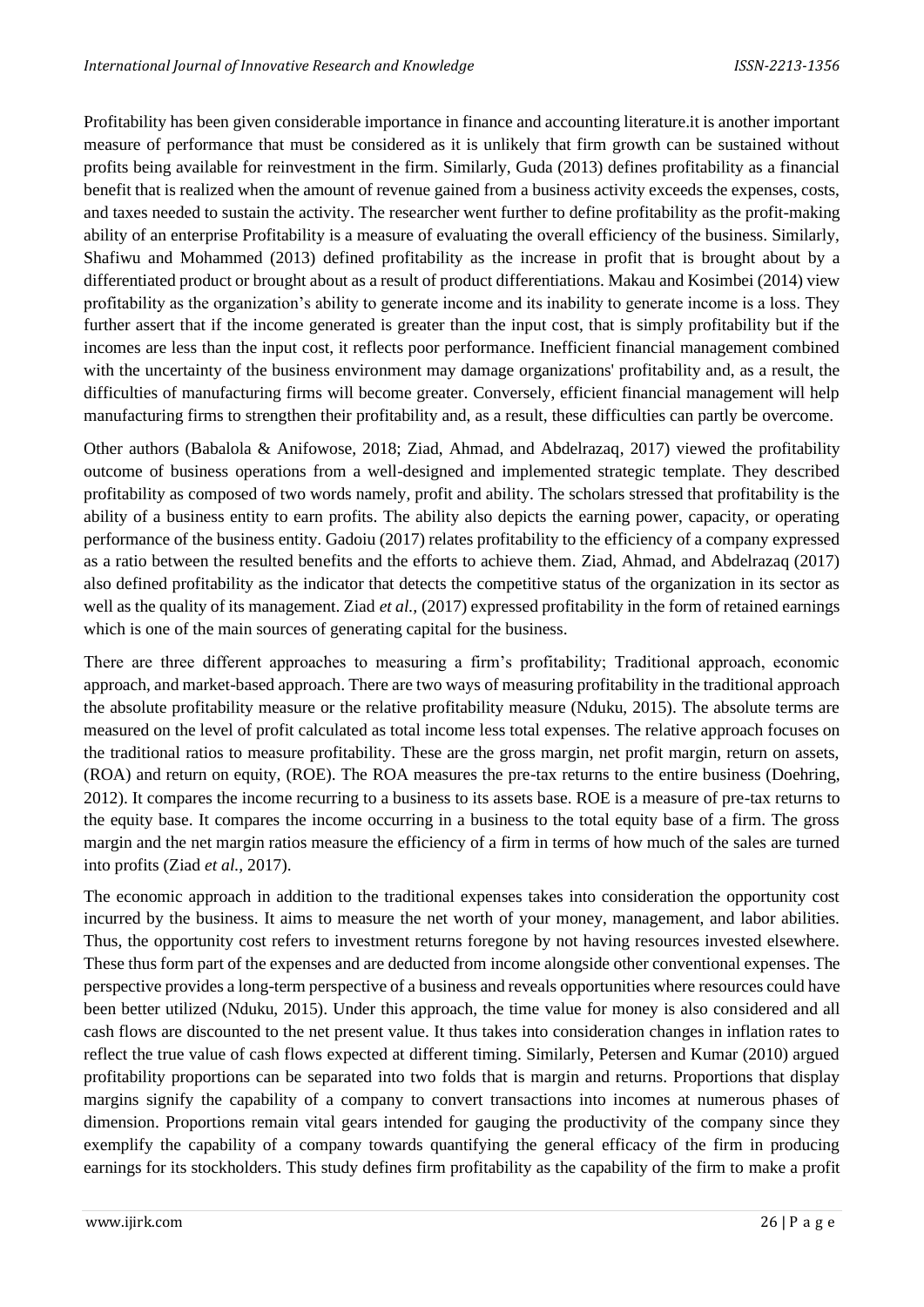from all its business activities or engagement. This is an indication of how efficiently the firm can generate income using the capital accessible in the market.

The concept of firm growth was introduced in the early 1930s known as the law of proportionate effect (sometimes called Gilbrats rule of proportionate growth). The law of proportionate effect is frequently used as a benchmark for many studies to determine business growth. Gilbrats (1931) explains a firm's growth rate does not depend on its size of a firm. According to Janssen (2009), firm growth is an expansion of demands for products or services. It first results in a growth in sales and consequently in investments in additional production factors to adapt it to new demands (Janssen, 2009). The growth rate performance of firm output is a key driver and indicator for the level of industrialization, modernization, urbanization, employment generation, income per capita, equitable distribution of income, and standard of living by the citizenry (Abiodun, 2014; Aremu & Adeyemi, 2011).

Growth is associated with the firms' survival and achievement of organizational goals. It is measured in the terms of employment, revenue, market share, and product development (Pasanen, 2007). Organizational growth has gained interest among different academics mainly because it contributes to the economy through new job creation. Growth is considered an indicator of organizational performance and it is associated with the achievement of financial goals. The turnover of the firm is the most frequent measure of growth, which addresses taxation concerns, whereas the number of employees is another, measure of growth, which addresses the job concerns. There is an interconnection between these two growth indicators within the context of a Manufacturing firm and they are used due to their visibility and simplicity to obtain within organizations (Asikhia, 2019; Fadahunsi, 2012).

Firm Growth is an important phenomenon in a manufacturing organization. Their survival essentially depends on their power to participate in the market with other big companies. Growth decreases the possibility of closing small businesses (Rauch & Rijskik, 2013). Strengthening is important not merely for the enterprises and their owners but for all stakeholders since these companies thrust forward the economy by underscoring the diversity of products and services. The growth phenomenon of small enterprises had been widely analyzed within entrepreneurship. One motive is that most fail to expand during their life span (McKelvie & Wiklund, 2010) and small businesses refrain from growing (Doern, 2009). According to Blackburn, Brush, and Ceru (2009), some enterprises do not desire growth and others desire slow growth even though they are successful as those that grow fast. Most new enterprises do not go beyond the stage when they initiated their activities (Head  $\&$ Kirchhoff, 2009).

Firms are affected by the external macroeconomic environment that cannot be controlled such as political, economic, social, technological, environmental, and legal factors (Morrison (2006). As already mentioned above, these factors can rarely be affected by management decisions because they are external factors beyond the control of the manufacturing firm. The first challenge is financial constraints. Lack of capital or financial resources was a major barrier for Manufacturing firms and entrepreneurs who usually have to mobilize their capital or their resources to establish or expand their business (Abiodun, 2014). Besides, manufacturing firms in developing countries have difficulties in accessing bank loans as a consequence of the high risk of failing loans, low profitability, and lack of collateral required by banks (Abiodun, 2014).

Mohammad, Niu, and Rounok (2021) assessed the effect of green human resource management (GHRM) practices (overall) on the organization's environmental performance (OEP) and identify how the organizations can improve their environmental performance by using GHRM practices through Green Employee Empowerment (GEE). The empirical findings showed that the GHRM practices (overall) have a significant effect on OEP, and GEE mediated their relationship and it theoretically contributed to the green HRM/HRM literature by establishing a link between GHRM practices and their EP outcomes in manufacturing companies.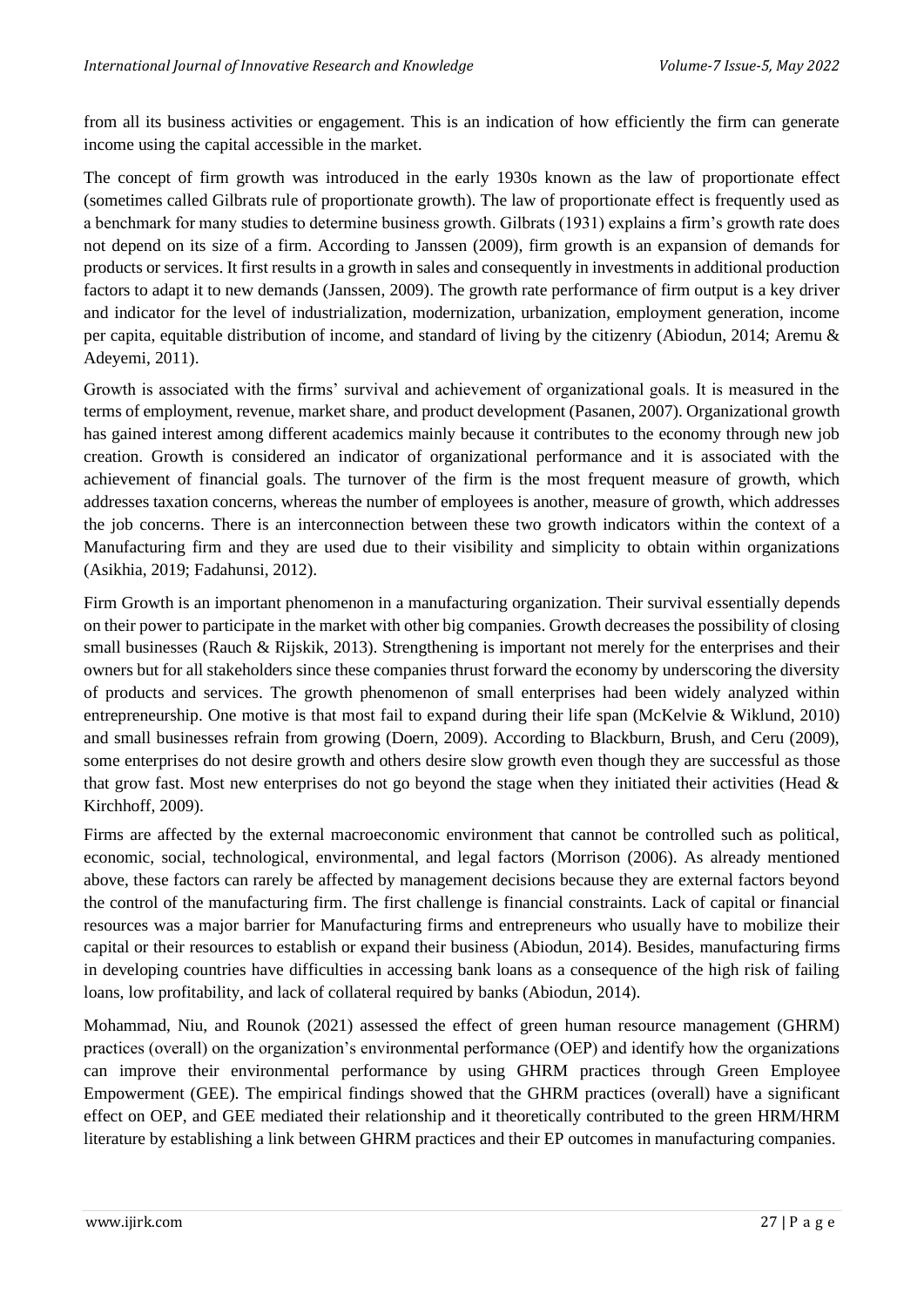Alharbi (2020) investigated the impact of green human resource management practices (GHRM) on an organization's sustainability, which are intertwined and fragmented in a resource-based view discipline. The model showed that GHRM has a positive and significant impact on sustainability. This explains that GHRM allows organizations to achieve an important competitive advantage in today's highly competitive global environment. Nawangsari and Saputro (2021) investigated green human resource management on employee performance through organization Citizenship behavior and firm growth and discovered the significant effect of green human resource management on employee performance. Bhutto and Auranzeb (2016) investigated the impact of green human resources like green recruitment, green training and development, and green learning on the Firm Performance in Pakistan. Responses were gathered from 376 Pakistani firms. The result indicated that all variables significantly affected the profitability of the firm differently, based on these mixed findings, this study hypothesizes that:

*H01: Green Human Resource Management dimensions have no significant effect on firm profitability among manufacturing firms in Lagos State Nigeria.*

Different studies around the world in both developed and developing countries have focused on the link between green human resource management and firm profitability. Dessouky and Alquaiti (2020) investigated the impact of Green Human Resource Management (GHRM) practices on organizational performance. Descriptive research design was used and data was collected through structured questionnaire. The population included all employees across (top-level management, middle-level management, the lower-level management) working in the private drilling company in Bahrain. The results of the study showed that Green HRM Practices have a positive relationship with organizational performance. In similar studies, Alghamdi (2021) investigated Green human resource practices on organizational profitability. Exploring the green HRM being practiced by various businesses, the result revealed that the overall influence of green HRM practices was positive on organizational profitability and performance in the light of relevant internal and external contextual factors.

However, the study of Benevene and Buonomo (2020) indicated that there is no significant relationship between Green human resource management and firm performance. Hence, this study hypothesizes that:

*H02: There is no significant relationship between Green human resource management and firm growth of selected manufacturing companies in Lagos State Nigeria.*

## **METHODS**

This research is empirical, it is based on primary data, it adopts explanatory cross-sectional survey research design which includes the analysis of quantitative data with the use of structured validated questionnaire at a point in time of the study, which has the advantage of being cost-effective and less time consuming.

#### **The Study Context, Sampling and Data collection**

The population of the study comprised selected food and beverages companies in Lagos State Nigeria that deal in fast moving consumer goods (FMCG). The Manufacturers Association of Nigeria (MAN) has one hundred and eighty-five (185) registered members in the food and beverage sector (MAN, 2018). Fifteen (15) members from this category of food and beverages companies have their head offices and factories in Lagos and Ogun States. For the purpose of brevity, this study focused on four (4) registered members of MAN in Lagos because they are fast moving consumer goods (FMCG) companies that had implemented changes as a result of economic and operational dynamism. The population of the study is the total number of staff in the specified categories from these four (4) companies, which is four thousand eight hundred and thirty - four (4834). The target population consists of management, senior and junior personnel of the selected Food and Beverages firms in Lagos State. The choice of Lagos State as the study area was because it houses the corporate head offices of the selected companies and the relevant staff-levels surveyed. These selected companies are seen as market leaders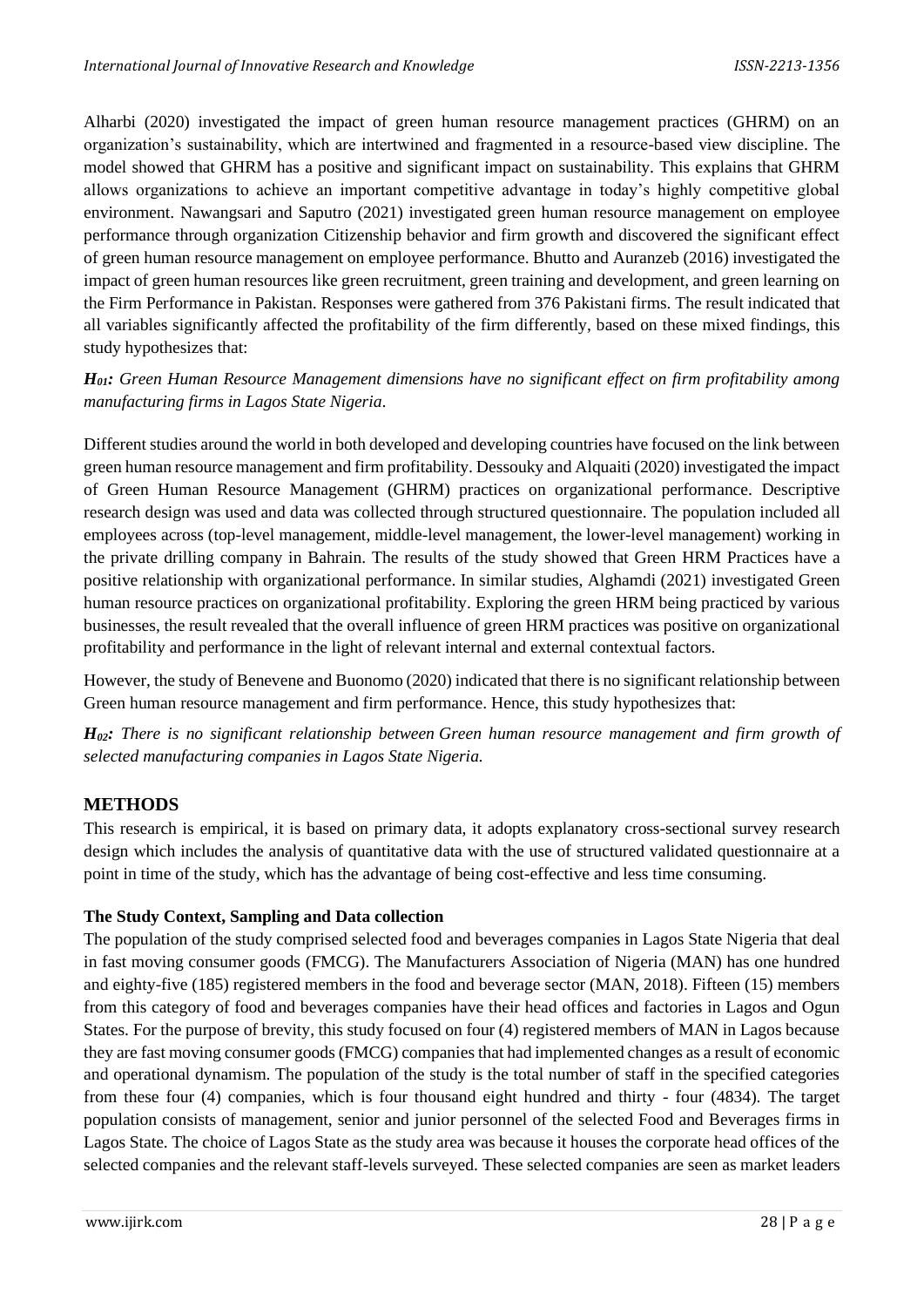in the food and beverage manufacturing sector judging from their profile, portfolio, market reach, acceptability and financial performance as determined from the Nigeria Stock Exchange (2021) also because they are significant players in the fast-moving consumer goods (FMCG) industry that had strategically managed changed processes within the last two years.

The variables under consideration seek the perception of respondents on each construct and this was achieved through primary data alone. The primary data was collected by administering the questionnaire to the target respondents. The copies of the questionnaires were distributed in person as well as with the support of trained research assistants (and where applicable, staff in various manufacturing companies), with specific instructions on the administration process which involves administering copies of questionnaires from the respondents.

The questionnaires were adapted from extant literature and was used to collect data relating to both dependent and independent variables. Green human resource management is the independent variable and its sub-variables are green human resource planning, green recruitment, green training, green reward management, and green selection. The dependent variable is organisational performance and its sub-variables are firm profitability, firm growth, innovation, market share and competitive advantage with moderating variable of environmental policy and Organisational culture. The questionnaire contains three parts; part I was for demographic data while Part II obtained information required for the analysis of the study variables. Part II has five sections (A-E) which focused on the independent variables while part III was for the dependent variables and comprises of sections F-J. Section K contains constructs for the moderating variable. Each variable's question was designed in the form and the design has 6-point-type Likert scale of Very High (VH) = 6, High (H) = 5, Moderately High (MH)  $= 4$ , Moderately Low (ML) = 3, Low (L) = 2 and Very Low = 1.

The research instrument was used to collect data on both independent and dependent variables in this study. Saunders, Lewis and Thornhill (2007) observed that the questionnaire is mostly used to collect data in most survey research methods as it enhances adequate uniformity of response. The questionnaire was administered by research assistants. They were trained by the researcher for two days, on the procedure of administering the questionnaire. The training included how to be courteous to respondents, objectives of the study and the rudiments of questionnaire administration.

#### **Measurement of Variables**

Drawing from this study's research framework, the following independent variables are green human resource dimensions (green human resource planning, green recruitment, green training, green reward management, green selection) and the dependent variable are firm profitability and firm growth.

#### **Data Analysis**

The study employed a regression analysis to first establish the functional relationship between green human resource management and firm profitability and subsequently assessed the relationship between green human resource management and firm growth.

Model Specification Given the effect of the predictor variable on the outcome variable

 $FP = f(GHP, GR, GTD, GRM, GS)$ FP= α0 + β1GHP+ β2GR+ β3GTD+ β4GRM+ β5GS + µi---------------------------------- Regression equation 1 FG= f(GHP, GR, GTD, GRM, GS) FG= α0 + β1GHP+ β2GR+ β3GTD+ β4GRM+ β5GS + µi ----------------------------------Regression equation 2 OP= f(GHP, GR, GTD, GRM, GS) OP=  $\alpha_0$  + β<sub>1</sub>GHP+ β<sub>2</sub>GR+ β<sub>3</sub>GTD+ β<sub>4</sub>GRM+ β<sub>5</sub>GS + μ<sub>i</sub>  $OP = f(GHRM*EP)$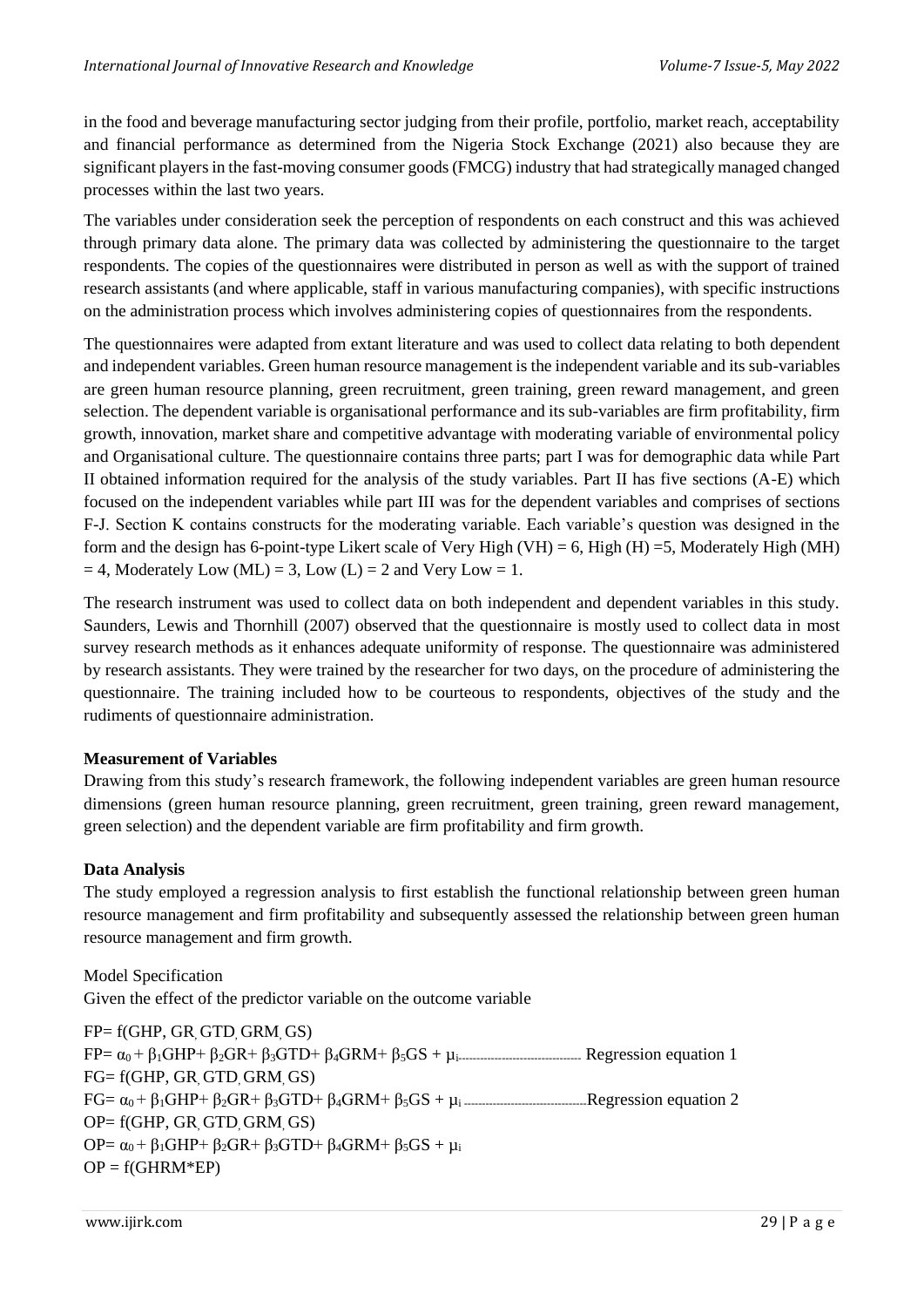| $OP = f(GHRM*OC)$ |  |
|-------------------|--|
|                   |  |

Where:

 $Y =$  Organisational Performance (OP) X= Green Human Resource Management (GHRM)  $Y = (y1, y2)$  $X = (x1, x2, x3, x4, x5)$ 

Where:

 $y1 =$ Firm Profitability (FP)  $v2 =$  Firm Growth (FG)

 $X = (x_1, x_2, x_3, x_4, x_5)$ 

 $x_1$  = Green human resource planning (GHP)  $x_2$  = Green Recruitment (GR)  $x_3$  = Green Training and Development (GTD)  $x_4$  = Green Reward Management (GRM)  $x_5$  = Green Selection (GS)  $\alpha_0$  = Constant term

β1, β2, β3, β4 & β<sup>5</sup> = Coefficients of Explanatory Variables

 $\mu_i =$ Error term

#### **RESULTS AND DISCUSSION**

#### **Validity and Reliability Test**

The research instrument was subjected to expert opinion validity as recommended by Raza and Nawaz (2011). To make sure that the research instrument was valid, the instrument was subjected to content and construct validity. Content validity refers to the degree to which the content of the items adequately represents the universe of all relevant items under study. Expert opinion was sorted from the supervisors of the research and other wellversed persons to establish the content validity. Construct validity was measured statistically using Principal Component Factor Analysis (PCFA). Kaiser-Meyer-Olkin measures (KMO), Bartlett's Test of Sphericity was used to determine sample adequacy while Average Variance Extracted (AVE) was used to determine the construct validity. The result of the Bartlett test of Sphericity at 0.000 which is less than 5%, indicate that there is a highly significant relationship among variables in measuring the variables under study. The Average Variance Extracted  $(AVE) > 0.5$  was used to test the construct and convergent validity of the research instrument.

| <b>Construct</b>                                 | <b>Number</b><br>of Initial<br><b>Items</b> | <b>Number</b><br>of Items<br><b>Finally</b><br><b>Retained</b> | <b>KMO</b> | <b>Bartlett's</b><br><b>Test of</b><br><b>Sphericity</b> | Sig.  | <b>AVE</b> |
|--------------------------------------------------|---------------------------------------------|----------------------------------------------------------------|------------|----------------------------------------------------------|-------|------------|
| <b>Green Human Resource</b><br><b>Management</b> |                                             |                                                                |            |                                                          |       |            |
| Green Human Resource<br><b>Planning</b>          | 4                                           | 4                                                              | 0.751      | 73.425                                                   | 0.000 | 0.605      |
| <b>Green Recruitment</b>                         | 4                                           | 3                                                              | 0.563      | 98.293                                                   | 0.000 | 0.724      |
| <b>Green Reward Management</b>                   | 4                                           |                                                                | 0.525      | 326.081                                                  | 0.000 | 0.662      |
| Green Selection                                  |                                             |                                                                | 0.570      | 428.352                                                  | 0.000 | 0.816      |

**Table 1: Validity and Reliability test for measuring items**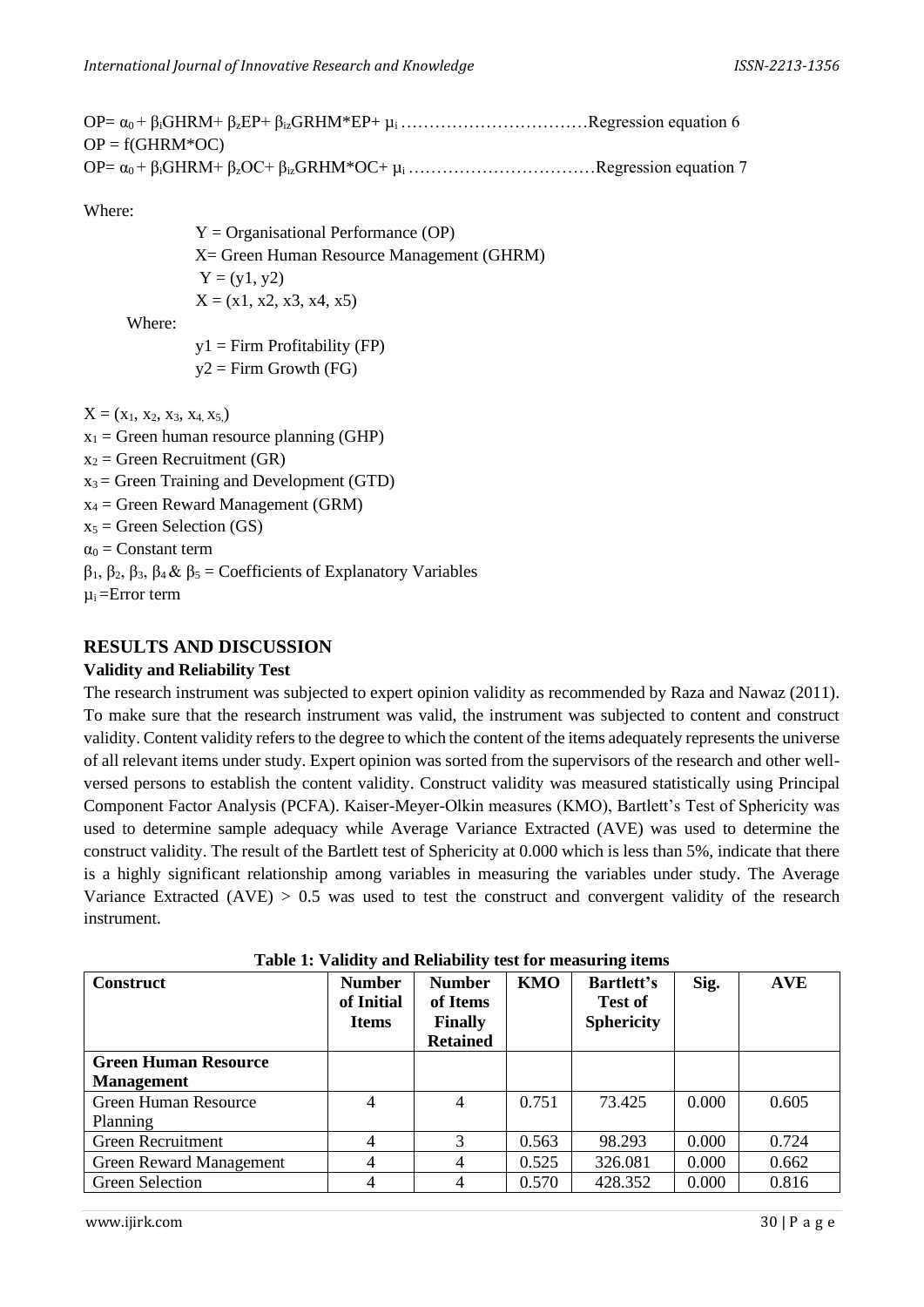| Green Training and                |  | 0.590 | 91.233 | 0.000 | 0.62  |
|-----------------------------------|--|-------|--------|-------|-------|
| Development                       |  |       |        |       |       |
| <b>Organisational Performance</b> |  |       |        |       |       |
| Firm Growth                       |  | 0.565 | 57.927 | 0.000 | 0.645 |
| Firm Profitability                |  | 0.645 | 69.704 | 0.000 | 0.884 |
|                                   |  |       |        |       |       |

*Source: Researcher pilot Survey (2021)*

#### **Green Human Resource Management and Firm Profitability**

H01: Green human resource management dimensions have no significant effect on firm profitability of selected food and beverage firms in Lagos State Nigeria.

#### **Table 2: Summary of multiple regression analysis for the effect of Green human resource management on firm profitability of selected food and beverage firms in Lagos State Nigeria**

|                                   |             |          |       | o           |                | o                      | o             |                   |
|-----------------------------------|-------------|----------|-------|-------------|----------------|------------------------|---------------|-------------------|
| <b>Model</b>                      | <b>Beta</b> | t.       | Sig.  | $\mathbf R$ | $\mathbb{R}^2$ | Adj.<br>$\mathbf{R}^2$ | Anova<br>Sig. | F(df)             |
| (Constant)                        | 3.474       | 27.155   | 0.000 |             |                |                        |               |                   |
| Green human resource<br>planning  | 0.025       | 0.474    | 0.636 |             |                |                        |               |                   |
| Green recruitment                 | 0.125       | 2.315    | 0.021 | $0.330^{a}$ | 0.109          | 0.101                  | 0.000         | 13.333<br>(5,545) |
| Green training and<br>development | 0.126       | 1.961    | 0.049 |             |                |                        |               |                   |
| Green reward management           | 0.108       | 1.913    | 0.056 |             |                |                        |               |                   |
| Green selection                   | 0.178       | $-3.272$ | 0.001 |             |                |                        |               |                   |

a. Dependent Variable: Firm profitability

b. Predictors: (Constant), green human resource planning, green recruitment, green training and development, green reward management, green selection

*Source: Researcher's Field Survey Results (2022)*

Table 2 presents the results of multiple regression analysis for the effect of green human resource management on firm profitability of selected food and beverage firms in Lagos State Nigeria. Table 2 presents a model summary which establishes how the model equation fits into the data. The *Adj R<sup>2</sup>* was used to establish the predictive power of the study's model. From the results, Green human resource management (green human resource planning, green recruitment, green training and development, green reward management, green selection) have positive effect on firm profitability of selected manufacturing firms  $(R = 0.330, p=0.000)$ . The Adjusted coefficient of determination (Adj  $\mathbb{R}^2$ ) of 0.101 shows that green human resource management predicts 10.1% of the changes in firm profitability of selected manufacturing firms. This result suggests that green human resource management influence 10.1% of firm profitability of selected food and beverage firms in Lagos State Nigeria.

#### **Green Human Resource Management and Firm Growth**

 $H<sub>02</sub>$ : Green human resource management dimensions no significant effect on firm growth of selected food and beverage firms in Lagos State Nigeria.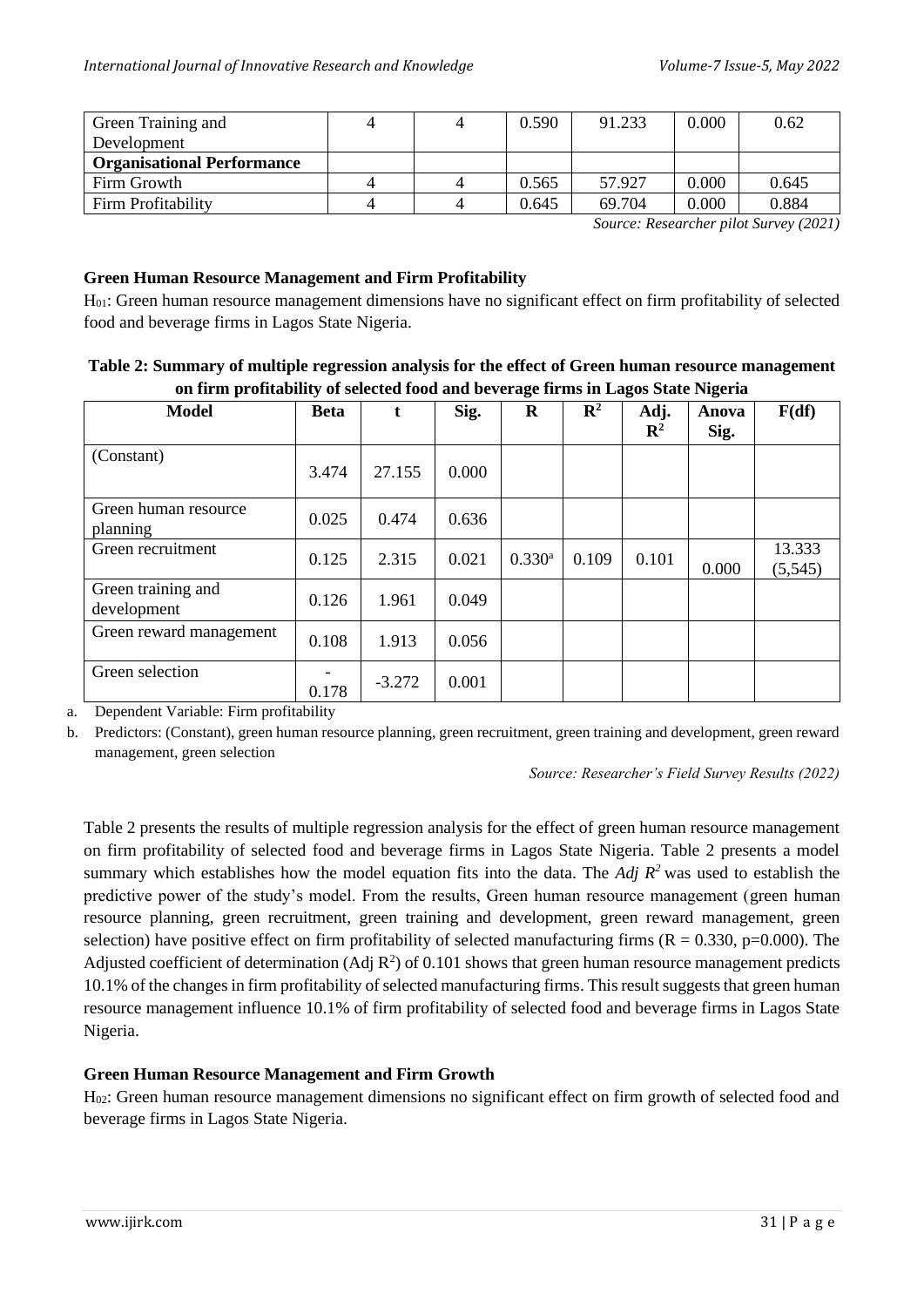| <b>Model</b>                      | <b>Beta</b> | T        | Sig. | $\bf{R}$          | $\mathbf{R}^2$ | Adj.<br>$\mathbf{R}^2$ | Anova<br>Sig. | F(df)             |
|-----------------------------------|-------------|----------|------|-------------------|----------------|------------------------|---------------|-------------------|
| (Constant)                        | 2.895       | 19.742   | .000 |                   |                |                        |               |                   |
| Green human resource<br>planning  | $-.074$     | $-1.250$ | .212 |                   |                |                        |               |                   |
| Green recruitment                 | .086        | 1.380    | .168 | .420 <sup>a</sup> | .176           | .169                   | 0.000         | 23.295<br>(5,545) |
| Green training and<br>development | .240        | 3.267    | .001 |                   |                |                        |               |                   |
| Green reward management           | .107        | 1.654    | .099 |                   |                |                        |               |                   |
| Green selection                   | $-.024$     | $-.380$  | .704 |                   |                |                        |               |                   |

**Table 3: Summary of multiple regression analysis for the effect of green human resource management on firm growth of selected food and beverage firms in Lagos State Nigeria**

a. Dependent Variable: Firm growth

a. Predictors: (Constant), green human resource planning, green recruitment, green training and development, green reward management, green selection

*Source: Researcher's Field Survey Results (2022)*

Table 3 presents the results of multiple regression analysis for the effect of green human resource management on firm growth of selected food and beverage firms in Lagos State, Nigeria. Table 3 presents a model summary which establishes how the model equation fits into the data. The *Adj R<sup>2</sup>* was used to establish the predictive power of the study's model. From the results, green human resource management (green human resource planning, green recruitment, green training and development, green reward management, green selection) have positive and moderate effect on firm growth of selected manufacturing firms  $(R = 0.420, p=0.000)$ . The Adjusted coefficient of determination (Adj  $\mathbb{R}^2$ ) of 0.169 shows that green human resource management predict 16.9% of the changes in firm growth of selected manufacturing firms under study. This result suggests that green human resource management influence 16.9% of firm growth of selected food and beverage firms in Lagos State Nigeria.

#### **Discussion**

Empirically, the findings of the study is supported by other researchers like Bon et al; (2018) who researched the impact of green human resource management and green supply chain management practices on sustainable performance. And also, Ghori et al; (2020) who explored enhancing business performance through green human resource management practices, an empirical evidence from Malaysian manufacturing industry. Their research identified the need for incorporating GHRM practices and culture at the workplace to encourage positive green behavior in employees which will increase the employee productivity and growth of the firm, the result of which was in tandem with the findings of this study. It is also in line with the study of Mahmoud et al; (2020) who examined going green during COVID-19: examining the links between green HRM, green supply chain and firm performance and growth in food Industry of Bahrain, checking the moderating role of lockdown due to COVID-19. The findings of the study highlighted that green HRM has major importance for food supply companies. It was specifically discovered that it has a positive role in promoting the performance of food supply companies in Bahrain. Also, Ghulam et al; (2020) studied pathways towards sustainability in organizations, establishing the empirical evidence of the role of green human resource management practices and green intellectual capital on firm growth, the results showed that the two dimensions of GHRM practices (green recruitment and selection, and green rewards) and green intellectual capital (green human capital, green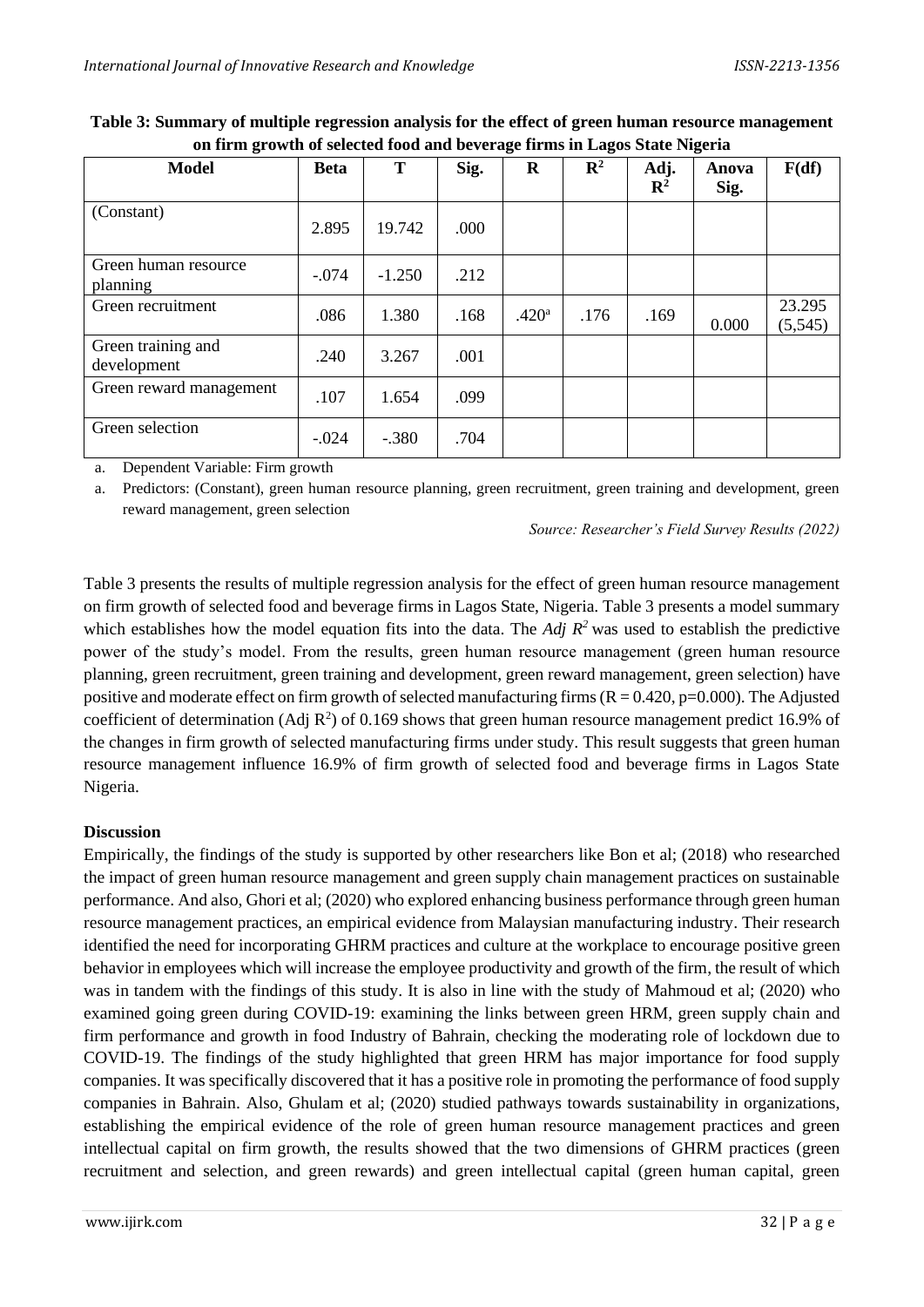structural capital and green relational capital) have a positive effect on a firm's sustainability and growth, which aligns with the findings of this study.

## **RECOMMENDATIONS AND CONCLUSION**

Sequel to the findings from the study, the following recommendations are made;

- i. Manufacturing Association of Nigeria should encourage food and beverage companies in Nigeria to embrace green human resource management in order to promote sustainability which would facilitate continuous performance and growth through establishment of environmental friendly systems, processes and tasks.
- ii. Since the study established that green human resource management dimensions had significant effect on profitability and growth of selected food and beverage manufacturing firms in Lagos State, Nigeria, it is therefore important that government agencies like SMEDAN (Small and Medium Enterprises Development Agency of Nigeria) should encourage a growth model framework that would involve green activities of the firms.

### **IMPLICATIONS FOR MANAGEMENT PRACTICE**

This study helps the food and beverage companies to identify the key green human resource policies that will enhance maximization of profitability and growth. It provides adequate information on how food and beverage organisations in Nigeria can improve their overall performance through adoption of green human resource management creativities. Furthermore, the results of this study enlightens shareholders, boards of directors, management and other stakeholders in the food and beverage industry on the importance of fast response to green human resource policies and environmental business opportunities and challenges in improving overall profitability and growth indicators.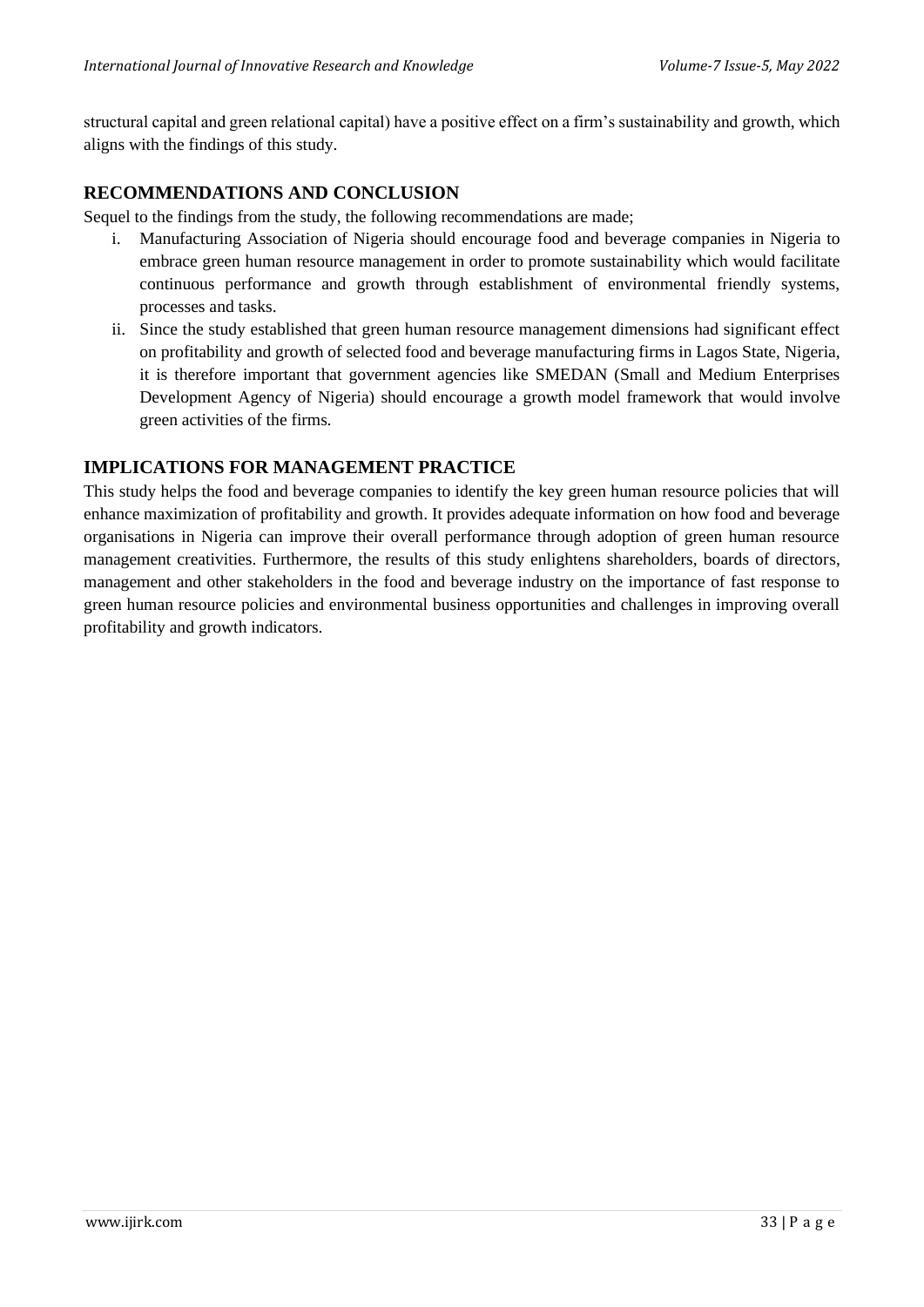#### **REFERENCES**

- Abiodun, A. R. (2014). Organizational conflicts: Causes, effects and remedies. *International Journal of Academic Research in Economics and Management Sciences, 3*(6), 118-137.
- Agusto & Co (2020), 2020 Food and Beverage industry Report: [https://www.agustoresearch.com/report/2020](https://www.agustoresearch.com/report/2020-food-beverage-industry-report/) [food-beverage-industry-report/](https://www.agustoresearch.com/report/2020-food-beverage-industry-report/)
- Ahmed, Umair & Alkadash, Tamer M. & Shah, Syed Mir & Alzgool, Mahmoud & Almaamari, Qais. (2020). Uncertain Supply Chain Management Going green during COVID-19: Examining the links between green HRM, green supply chain and firm performance in food Industry of Bahrain: The moderating role of lockdown due to COVID-19. Uncertain Supply Chain Management. 9. 897-907. 10.5267/j.uscm.2020.11.007.
- Akinwale, Adepoju & Olomu, (2017) Government policy and performance of small and medium business management. *International Journal of Academic Research in Business and Social Sciences, 5(*2), 237- 248.
- Alghamdi AA (2021) Impact of the COVID-19 pandemic on the social and educational aspects of Saudi university students' lives. PLoS ONE 16(4): e0250026.<https://doi.org/10.1371/journal.pone.0250026>
- Alharbi, J., Jackson, D. and Usher, K. (2020), The potential for COVID-19 to contribute to compassion fatigue in critical care nurses. J Clin Nurs, 29: 2762-2764.
- Aremu, Mukaila & Laraba, Adeyemi. (2011). Small and Medium Scale Enterprises as A Survival Strategy for Employment Generation in Nigeria. *Journal of Sustainable Development.* 4. 10.5539/jsd.v4n1p200.
- Asikhia, O. U. (2011). Adjusted Narver and Slater's Market Orientation Concept and Firm Performance in Nigerian Companies. *Global Journal of Management and Business Research*, 11(7): 55-62.
- Babalola, A., & Anifowose, O. (2018). Improving the profitability of construction contracting firms in Nigeria through strategic alliancing initiatives. *The International Journal of Engineering and Science, 7*(2), 61- 67*.*
- Benevene P, & Buonomo I. (2020). Green Human Resource Management: An Evidence-Based Systematic Literature Review. Sustainability. 12(15): 59 - 74.<https://doi.org/10.3390/su12155974>
- Bhutto, S. & Aurangzeb, D. (2016). Effects of Green Human Resources Management on Firm Performance: An Empirical Study on Pakistani Firms. 8.
- Binti-Taju & Bin Zainuddin, 2017; Rahim, F.B., & Zainuddin, Y. (2017). Moderating effect of environmental turbulence on firm's technological innovation capabilities (TIC) and business performance in the automotive industry in Malaysia: A conceptual framework.
- Bisseker, T. (2014) Innovation in logistic services and the new business model. *International Journal of Physical Distribution & Logistics Management*. *30*(2), 170-183.
- Bombiak, E. &Marciniuk-Kluska, A. (2018). Green Human Resource Management as a Tool for the Sustainable Development of Enterprises: Polish Young Company Experience. Sustainability, 10, PP 1- 22.
- Bon Talib, A. & Jaaron, A.A. & Zaid, A.A. (2018). The impact of green human resource management and green supply chain management practices on sustainable performance: An empirical study. *Journal of Cleaner Production.*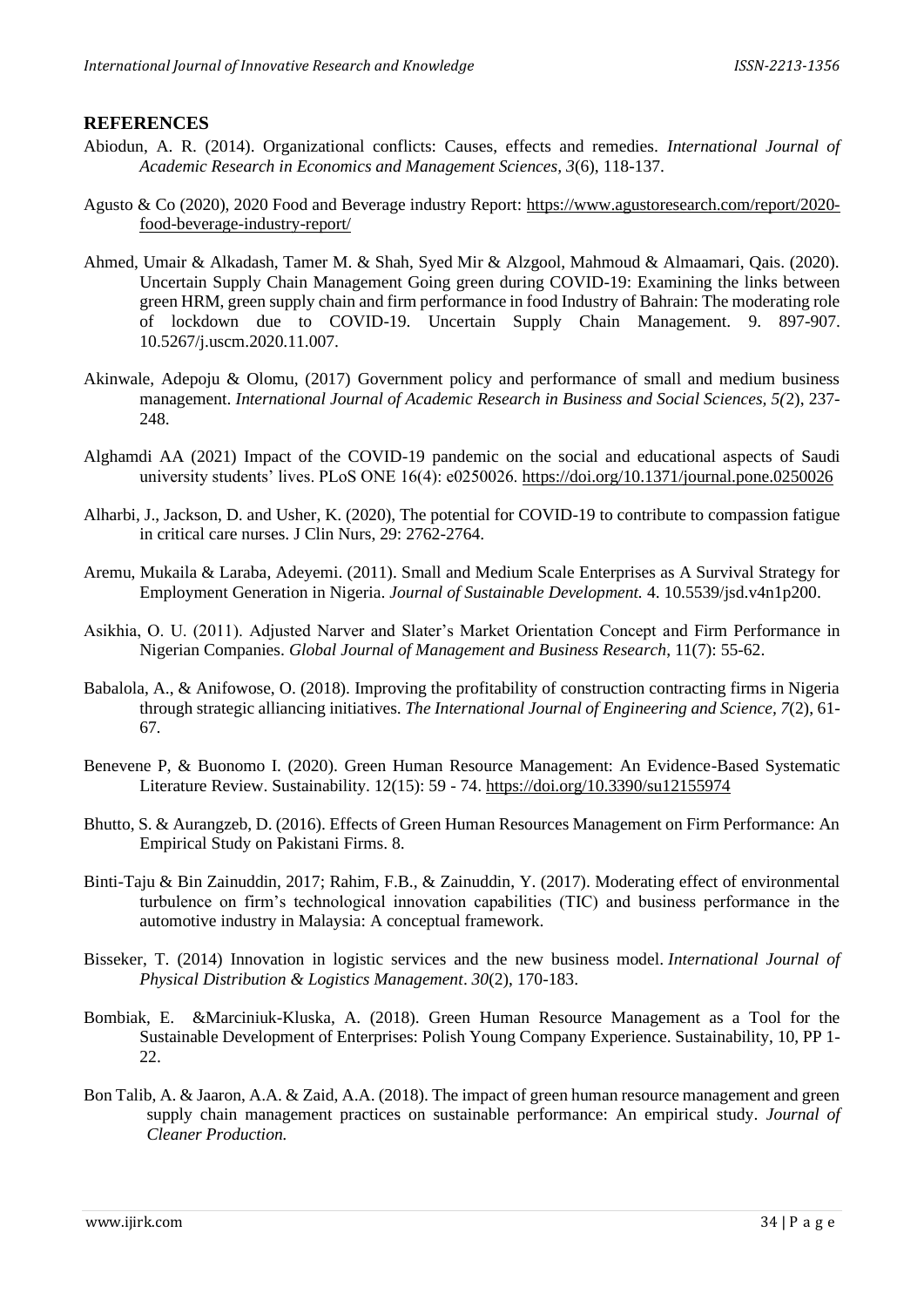- Brush, G., Ceru, J., & Blackburn, R. (2009). Pathways to entrepreneurial growth: The influence of management, marketing, and money, *Business Horizons, 52*(5), 481-491.
- Chewaing, F.R., George, H., Manyika, K., Wernaerkans L., & Woetzel, H., (2021). Green Human Resource Management: A Case of Malaysia. IOSR *Journal of Business and Management,20*(3).77-80.
- Day, G. S., & Schoemaker, P. J. (2016). Adapting to fast-changing markets and technologies. *California Management Review*, *58*(4), 59-77.
- Dessouky, Naglaa & Alquaiti, Hakeem. (2020). Impact of Green Human Resource Management (GHRM) Practices on Organizational Performance. 1-4. 10.1109/IEEECONF51154.2020.9319956.
- Doehring, T. A. (2012). *Analysing the profitability of your operation*. Centrec Consulting Group, LLC.
- Doern, R. (2009). Investigating barriers to SME growth and development in transition environments. *International Small Business Journal, 27*(3), 275-305.
- Fadahunsi, A. (2012). The growth of small businesses: Towards a research agenda. *American Journal of Economics and Business Administration, 4(1), 105-115.*
- Ferdinand, J., Graca, M., Antonacopoulou, E., & Easterby-Smith, M. (2004). Dynamic capability: Tracking the development of a concept*. In fifth European Conference on Organizational Knowledge, Learning and Capabilities, Innsbruck (Austria)*
- Fernández, E., Junquera, B., & Ordiz, M. (2003). Organizational culture and human resources in the environmental issue: a review of the literature. *The International Journal of Human Resource Management,* 14(4), 634–656.
- Friedrich, J. & Newman, H. (2018) Knowledge management: An organizational capabilities perspective *Journal of Management Information Systems, 18*, (1), 111-124.
- Gadoiu, M. (2017). The influence of the net profit over the investment decision making.
- Ghouri, A. & Venkatesh Mani & Mustafa R. Khan & Naveed R. Khan & Anugamini Priya Srivastava, 2020. Enhancing business performance through green human resource management practices: an empirical evidence from Malaysian manufacturing industry, *International Journal of Productivity and Performance Management, Emerald Group Publishing,* 69(8), 1585-1607.
- Gilbrats (1931), Gibrat, R. (1931), Les Inégalités Économiques, Paris, Librairie du Recueil Sirey.
- Gupta, Oliver & Roos, Göran. (2001). Mergers and acquisitions through an intellectual capital perspective. Journal of Intellectual Capital. 2. 297-309. 10.1108/14691930110400092.
- Head, B., & Kirchhoff, B. (2009). The growth, decline and survival of small businesses: An exploratory study of life cycles. *Journal of Small Business Management, 47(*4), 16-23.
- Jabbour, Charbel & Santos, Fernando & Nagano, Marcelo. (2010). Contributions of HRM throughout the stages of environmental management: Methodological triangulation applied to companies in Brazil. *The International Journal of Human Resource Management*. 21. 1049-1089.
- Jabbour, Charbel. (2011). How green are HRM practices, organizational culture, learning and teamwork? A Brazilian study. *Industrial and Commercial Training*. 43. 98-105.
- Jabbour, M. (2013) Green human resource management and employees' green creativity: The roles of green behavioral intention and individual green values. *Corp Soc Responsib Environ Manag.* 21–18.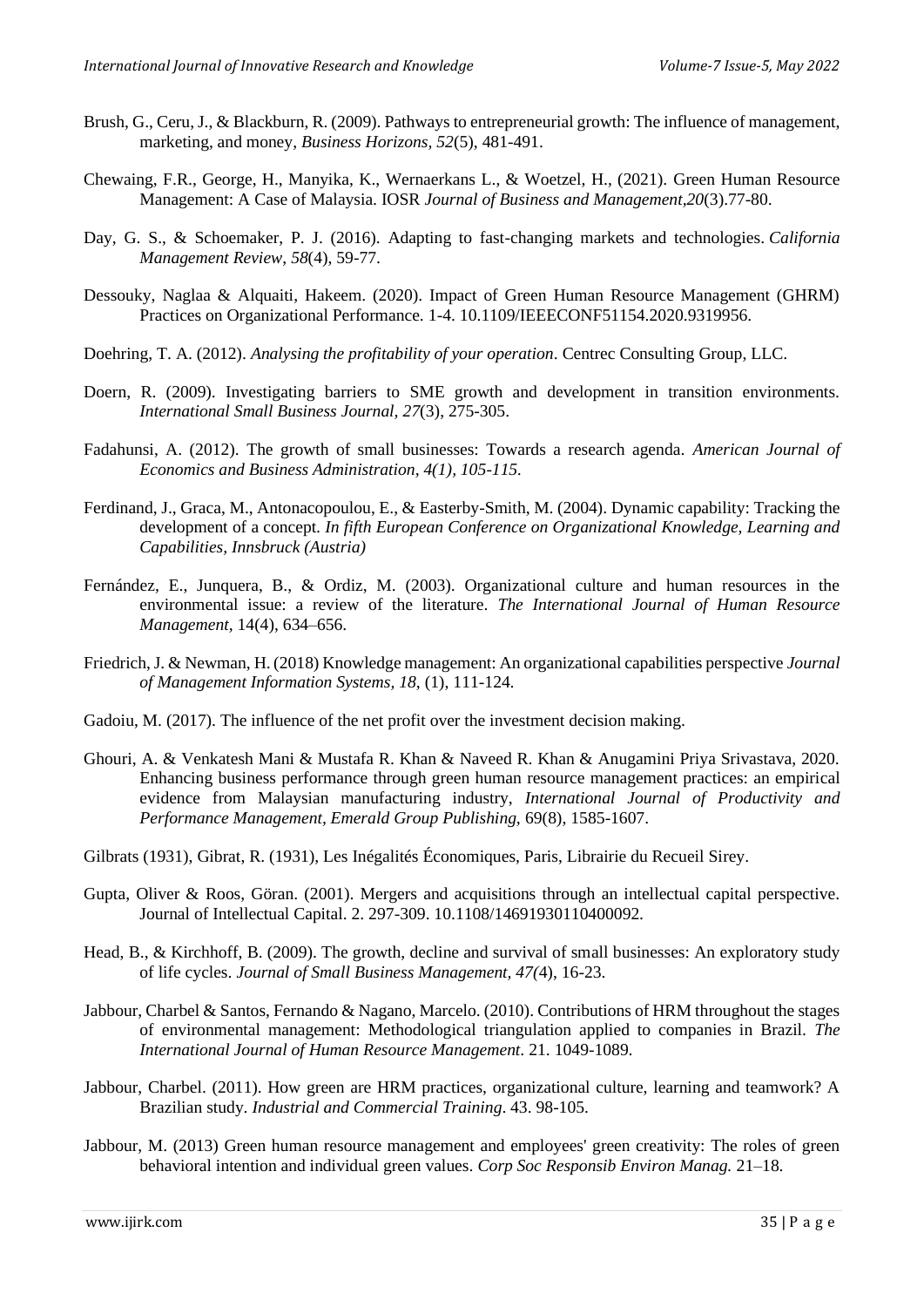- Janssen, P. M. (2009). *Enhancing value of information analyses. University Medical Center Utrecht, Julius Center for Health Sciences and Primary Care.* Retrieved from onlinelibrary.wiley.com
- KAM Kenya Association of Manufacturers (2018) Manufacturing in Kenya Under the 'Big 4 Agenda': A Sector Deep-dive Report. Nairobi: KAM [\(http://kam.co.ke/kam/wpcontent/uploads/2018/10/KAM-](http://kam.co.ke/kam/wpcontent/uploads/2018/10/KAM-Manufacturing-Deep-Dive-Report-2018.pdf)[Manufacturing-Deep-Dive-Report-2018.pdf\)](http://kam.co.ke/kam/wpcontent/uploads/2018/10/KAM-Manufacturing-Deep-Dive-Report-2018.pdf)
- Kathuku, A (2017). Examining the competitive structure of Turkish tourism industry in comparison with diamond model. *Journal of Procedia Social and Behavioral Sciences, 62,* 620-627.
- Lazar, H. (2016). Gaining a Competitive Advantage through Green Human Resource Management. *Corporate Governance and Strategic Decision Making Journal*, 2(2) 159 – 175.
- Lin, Chien-Huang & Peng, Ching-Huai & Kao, Danny. (2008). The Innovativeness Effect of Market Orientation and Learning Orientation on Business Performance. International Journal of Manpower. 29. 752-772.
- Linton, Gabriel & Kask, Johan. (2017). Configurations of entrepreneurial orientation and competitive strategy for high performance. Journal of Business Research. 70. 168–176. 10.1016/j.jbusres.2016
- Malik, S. Y., Yukun C., Yasir, H. M., Ghulam, M. K., Mudassir H. M., and T. Ramayah. (2020). Pathways towards Sustainability in Organizations: Empirical Evidence on the Role of Green Human Resource Management Practices and Green Intellectual Capital Sustainability, 12(8), 3228. <https://doi.org/10.3390/su12083228>
- Manufacturers Association of Nigeria (2018),<https://www.manufacturersnigeria.org/>
- Manufacturers Association of Nigeria (2021),<https://www.manufacturersnigeria.org/>
- Margaretha, A. & Supartika, M. (2016). SME firms performance in Nigeria: Competitive advantage and its impact. *International Journal of Research Studies in Management*, *3*(2), 75-86.
- Masri, Heba & Jaaron, Ayham. (2017). Assessing Green Human Resources Management practices in Palestinian manufacturing context: An empirical study. *Journal of Cleaner Production*. 143. 474-489.
- McKelvie, A., & Wiklund, J. (2010). Advancing firm growth research: A focus on growth mode instead of growth Rate. *Entrepreneurship: Theory and Practice, 34*(2), 261 – 288.
- Mohammad Ashraful, A., Niu, X., & Rounok, N. (2021). Effect of green human resource management (GHRM) overall on organization's environmental performance: The mediating role of green employee empowerment. *International Journal of Research in Business and Social Science* (2147- 4478), 10(4), 99–116.
- Monday, U. & Akinola, Grace & Ologbenla, Patrick & Aladeraji, Oluwatobilola. (2015). Strategic Management and Firm Performance: A Study of Selected Manufacturing Companies in Nigeria. *European Journal of Business and Management.* 7. 161-171.
- Morrison, Elizabeth W. (2006) Doing the Job Well: An Investigation of Pro-Social Rule Breaking, *Journal of Management Science.*
- Mugane, C., & Ondigo, H.O. (2016). The Effect of Financial Innovations on the Financial Performance of Commercial Banks in Kenya. *International Journal of Finance and Accounting,* 1, 15-29.
- Mwangi, L. W., Makau, M. S., & Kosimbei, G. (2014). Relationship between capital structure and performance of non-financial companies listed in the Nairobi Securities Exchange, Kenya. *Global Journal of Contemporary Research in Accounting, Auditing and Business Ethics,* 1(2), 72-90.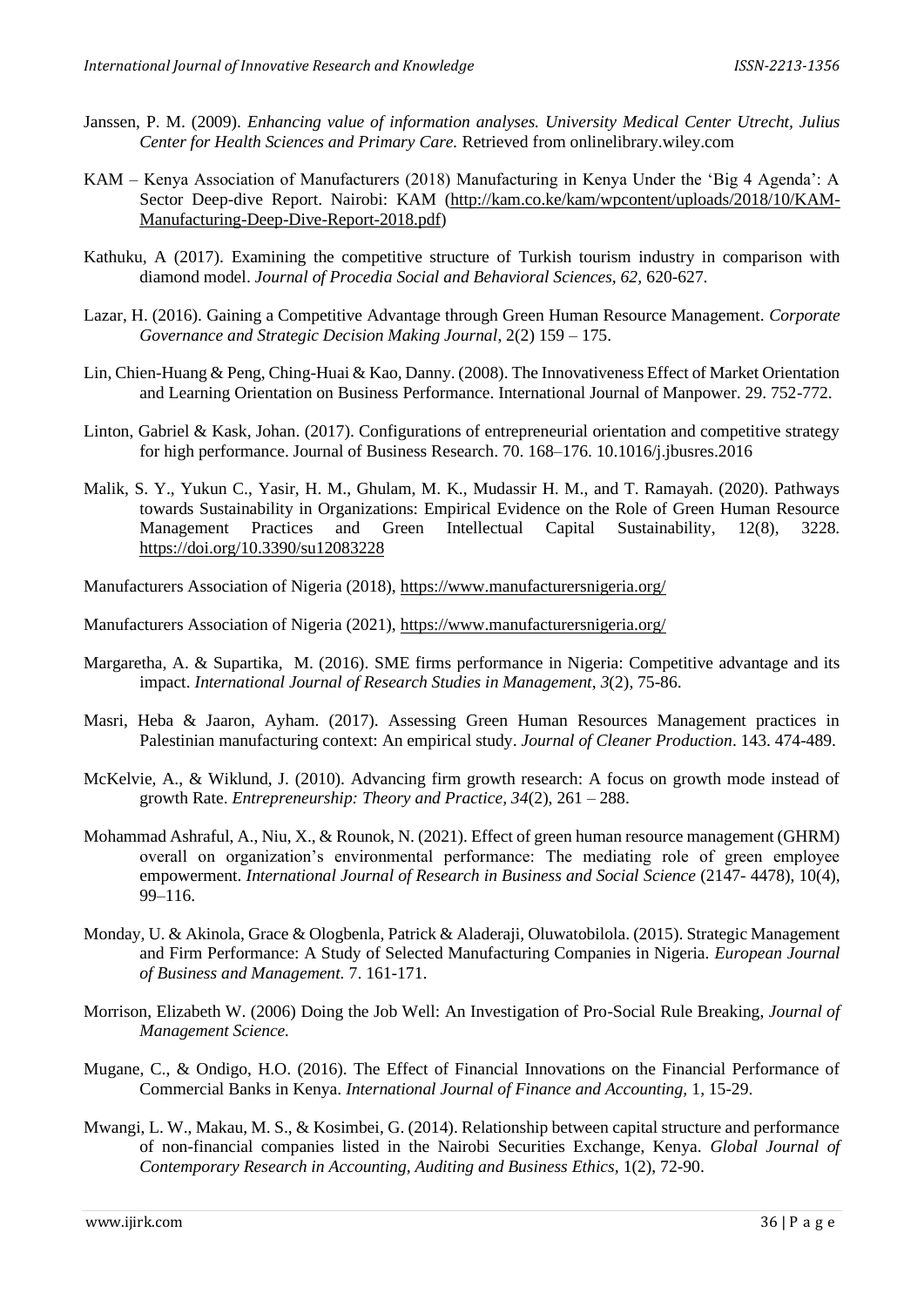- Nduku, M. J. (2015). The effect of capital structure on the profitability of the real estate firms in Kenya. *A research project submitted in partial fulfilment of the requirement for the award of degree of Master of Business Administration*, University of Nairobi.
- Nigeria Stock Exchange (2021[\) https://ngxgroup.com/](https://ngxgroup.com/)
- Nwonu, Christopher. (2017). Effect of Organisational Structure on Performance of Selected Manufacturing Companies in Enugu State Nigeria. *The International Journal of Business & Management*. 5. 190-206.
- Obaid, Tareq, & Alias, R. B. (2015) The Impact of Green Recruitment, Green Training and Green Learning on the Firm Performance: Conceptual Paper. *International Journal of Applied Research*; 1(12): 951-953 , Available at SSRN: https://ssrn.com/abstract=3682078
- Olateju, (2020). Organizational conflicts: Causes, effects and remedies. *International Journal of Academic Research in Economics and Management Sciences, 3*(6), 118-137.
- Oliveira, Leise & Oliveira, Renata & Bracarense, Lílian & Meira, Leonardo & Bertoncini, Bruno. (2018). Oliveira et al. (2018) Sustainability. Sustainability. 10.
- Olutunla, A. & Obamuyi, H. (2008) Factors affecting E-Marketing adoption and implementation in tourism firms: An empirical investigation of Egyptian small tourism organisations. *Tourism management*, *33*(5), 1256-1269.
- Opatha, H. H. D. N. P & Arulrajah, A. (2014). Green Human Resource Management: Simplified General Reflections. *International Business Research*; 7(8); 110 - 112.
- Opatha, H.H.D.N.P. & Hewapathirana, R.A. (2019). Defining Green and Green Human Resource Management: A Conceptual Study. *International Journal of Arts and Commerce*, 8(5), 1-10.
- Pasanen, M. (2007). SME growth strategies: organic or non-organic. *Journal of Enterprising Culture, 15*(317), 15-30.
- Petersen, A., & Kumar, V. (2010). Can product returns make you money? *MIT Sloan Management Review, spring, 51*(3), 8 – 20
- Poulis, E., Poulis, K., & Christodoulou, I. (2013). Developing Dynamic Capabilities to Address "Mutating" Forces. *Track:,, Dynamic Capabilities: Theoretical Approaches and Practical Applications", European Academy of Management (EURAM)*.
- Poulis, E., Poulis, K., & Dooley, L. (2013). 'Information communication technology'innovation in a non-high technology sector: achieving competitive advantage in the shipping industry. *The Service Industries Journal*, *33*(6), 594-608.
- Rauch, A., &Rijskik, S.A. (2013). The effects of general and specific human capital on long-term growth and failure of newly founded businesses*. Entrepreneurship Theory and Practice (3),* 923-941.
- Raza, M.A., & Nawaz, M.M. (2011). Impact of job enrichment on employees' job satisfaction, motivation and organizational commitment: Evidence from public sector of Pakistan. *2* (3). 220-226.
- Ren, S., Tang, G., & Jackson, S. (2018). Green human resource management research in emergence: A review and future directions. *Asia Pacific Journal of Management*. 3(5), 1-35.
- Rodrik, Dani. (2008). The Real Exchange Rate and Economic Growth. Brookings Papers on Economic Activity. pp365-412.